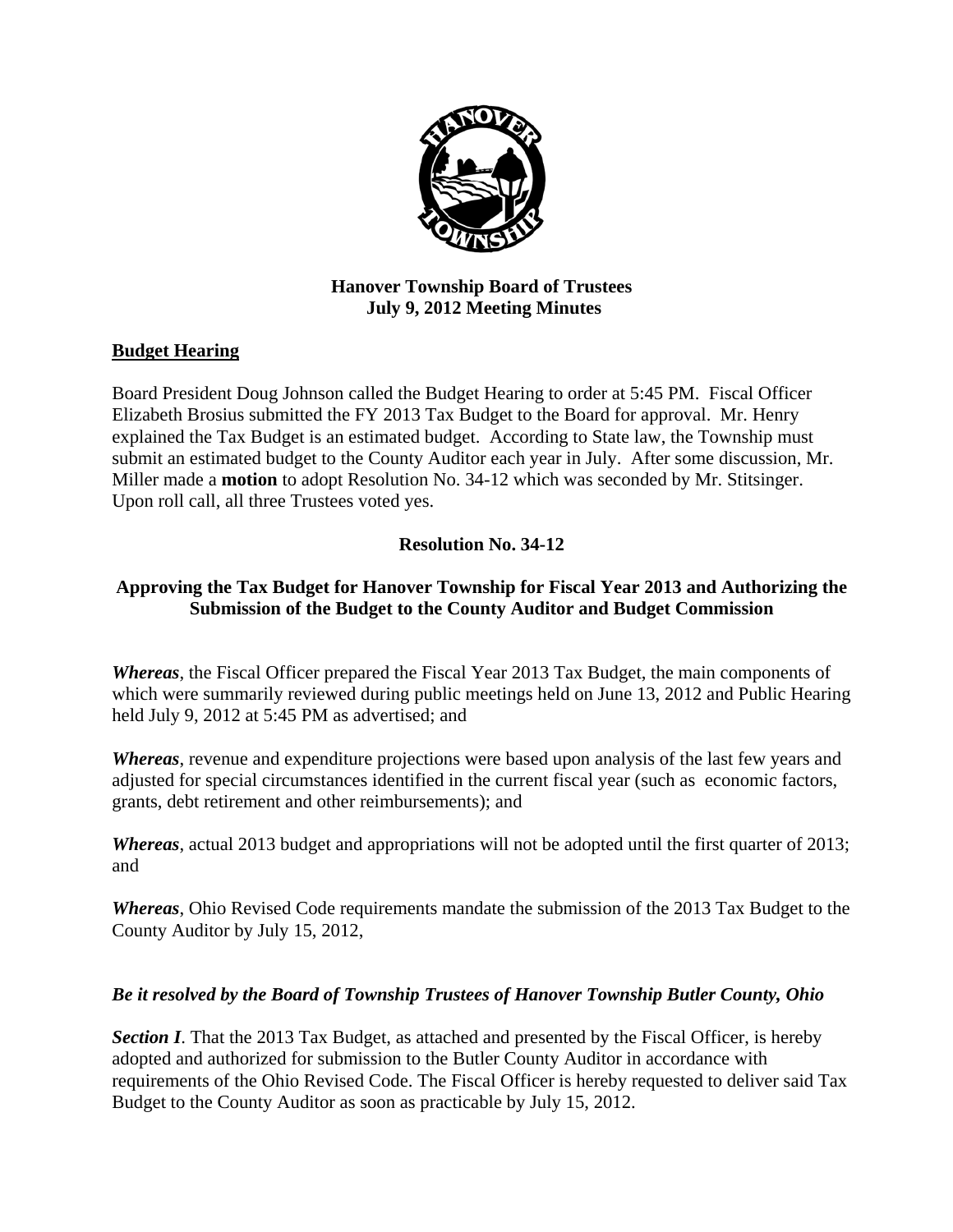The foregoing resolution was adopted in an open public meeting and is a reflection of the official action taken by the Board of Trustees of Hanover Township Butler County, Ohio on the 9th day of July 2012.

| <b>Board of Trustees</b>                                 | Vote | Attest:                                             |
|----------------------------------------------------------|------|-----------------------------------------------------|
| Douglas L. Johnson<br>Fred J. Stitsinger<br>Larry Miller |      | Elizabeth A. Brosius<br><b>Fiscal Officer/Clerk</b> |

The Fiscal Officer has the attachment with all required figures for the Tax Budget to be submitted with this resolution. There being no further business, Mr. Johnson declared the Budget Hearing closed.

**Call to Order**: Board President Doug Johnson called the meeting to order at 6:00 PM and led the opening ceremonies with Mr. Stitsinger giving the opening invocation.

**Roll Call**: Fiscal Officer Elizabeth Brosius took a roll call with Messrs. Johnson, Stitsinger and Miller present. Other officials present: Bruce E. Henry, Township Administrator; Road Superintendent Scot Gardner; Fire Chief Phil Clark, BCSO Deputy Jason Hatfield and Project Coordinator Julie Prickett.

**Approval of Meeting Minutes**: Motion made by Mr. Miller, seconded by Mr. Johnson, to approve the June 13, 2012 Meeting minutes as submitted and to approve the warrants signed for release. All Trustees present voted yes. Status reports were distributed to the Board for review and were approved.

#### **Guest Presentation:** None scheduled

**Citizen Participation:** Jeff Buddo, 2436 Morman Road, addressed the Board. Mr. Buddo told the Board about an incident on July  $4<sup>th</sup>$  involving a strange car in his driveway and expressed his thanks for Deputy Lentz's quick response to his residence.

#### **Administration Reports**

*Law Enforcement*: Deputy Hatfield gave the following report for the month of June 2012:

# **Butler County Sheriff's Office District #6 Hanover Township Contract Cars Monthly Report for June 2012**

# **Activity Area Month Totals YTD**

• Dispatched Calls: 137 869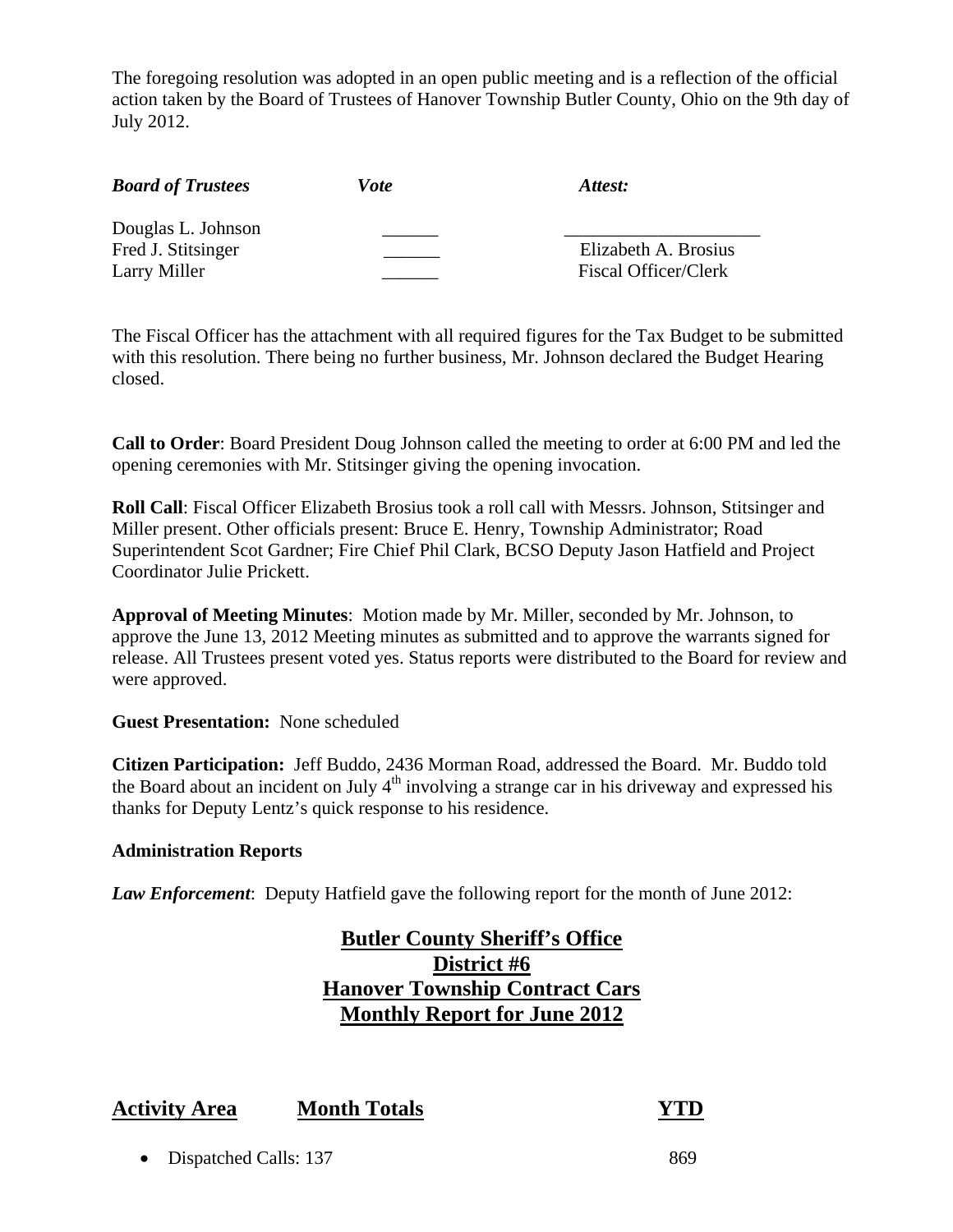| Felony Reports: 5<br>$\bullet$             | 31             |
|--------------------------------------------|----------------|
| Misdemeanor Reports: 14                    | 85             |
| Non-Injury Crash: 04<br>$\bullet$          | 48             |
| Injury Crash: 5                            | 32             |
| <b>Total Reports: 28</b>                   | 190            |
| Assists/Back Up: 49                        | 310            |
| <b>Felony Arrests: 2</b>                   | 13             |
| <b>Misdemeanor Arrests: 07</b>             | 43             |
| <b>OMVI</b> Arrests: 2                     | 11             |
| <b>Total Arrests: 11</b>                   | 64             |
|                                            |                |
| Traffic Stops: 44                          | 230            |
| <b>Moving Citations: 24</b><br>$\bullet$   | 124            |
| <b>Warning Citations: 22</b>               | 107            |
| FI Cards: 0                                | $\overline{0}$ |
| Civil Papers Served: 0                     | $\Omega$       |
| <b>Business Alarms: 4</b>                  | 36             |
| <b>Residential Alarms: 10</b><br>$\bullet$ | 94             |
| Special Details: 2                         | 11             |
| COPS Times: 5800 (Min.)                    | 39,300         |

\*\*\*\*\*\*\*\*\*\*\*\*\*\*\*\*\*\*\*\*\*\*\*\*\*\*\*\*\*\*\*\*\*\*\*\*\*\*\*\*\*\*\*\*\*\*\*\*\*\*\*\*\*\*\*\*\*\*\*\*\*\*\*\*\*\*\*\*\*\*\*\*\*

Reporting Deputies: T. Lentz and J. Hatfield/ Report prepared by HT Administration Special Note: Deputy Lentz was on vacation during the month of June.

*Fire/EMS*: Chief Clark presented the following report for the month of June 2012:

#### **Hanover Township Fire Department Monthly Report for June 2012 (Presented in July 2012)**

Run and detail activity for the Fire and EMS operations are reflected in the following numbers:

| $\bullet$ | <b>Emergency Medical Operations/Squad Runs:</b> | 34 |
|-----------|-------------------------------------------------|----|
| $\bullet$ | Motor Vehicle Accidents:                        | 6  |
|           | Fire Runs:                                      | 8  |
| $\bullet$ | Fire Inspections:                               | 3  |
| $\bullet$ | Air & Light Truck Call Out:                     |    |
|           | <b>Knox Box Details</b>                         |    |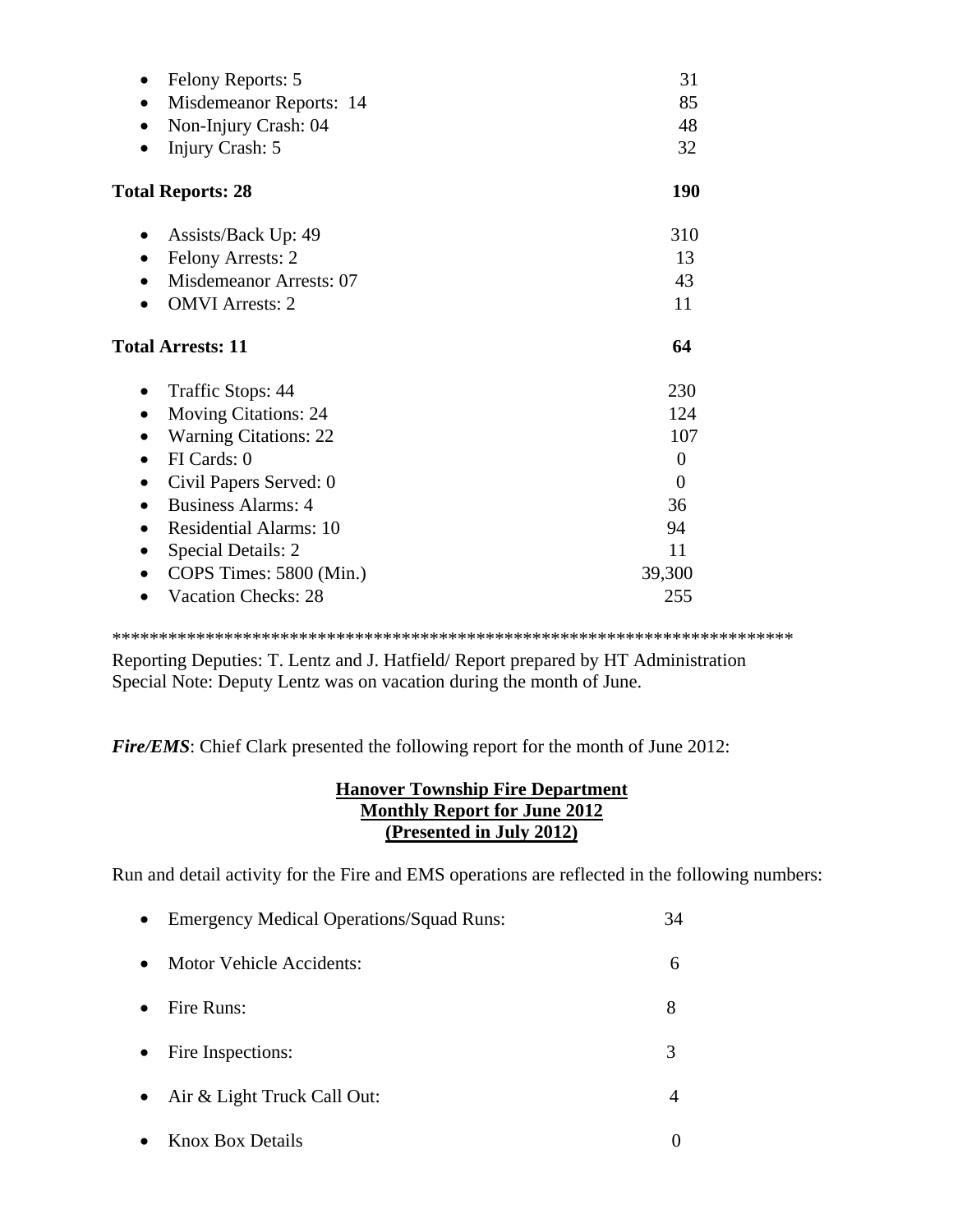| Other (Fire Safety Week Details)<br>$\bullet$                             |       | $\overline{0}$                                                |  |
|---------------------------------------------------------------------------|-------|---------------------------------------------------------------|--|
| Total for the month:                                                      |       | <b>55 Runs/Operations</b><br>(51 Fire/EMS Runs)               |  |
| <b>Total Year to Date</b><br>(58 Runs/Ops Lower than same time last year) |       | <b>308 Runs/Operations</b><br>(June 2011: 61 Runs/Operations) |  |
|                                                                           |       |                                                               |  |
| Total for 2010                                                            | 748   |                                                               |  |
| Total for 2009                                                            | 676   |                                                               |  |
| Total for 2008:                                                           | 669   |                                                               |  |
| Total for 2007:                                                           | 717   |                                                               |  |
| Total for 2006:                                                           | 505   |                                                               |  |
| (Six Year Yearly Average):                                                | (672) |                                                               |  |
|                                                                           |       |                                                               |  |

 **Phil Clark, Fire Chief** 

*Road/Cemetery*: Mr. Gardner presented the following reports for the month of June 2012:

#### **SUPERINTENDENT'S REPORTS (July 9, 2012)**

#### Millville Cemetery Operations Report June 1 through June 30, 2012

| 3 Graves sold to Township residents-----------------------\$ 1,830.00    |           |
|--------------------------------------------------------------------------|-----------|
| 2 Grave sold to nonresidents---------------------------------\$ 1,790.00 |           |
|                                                                          | 0.00      |
|                                                                          | 5,800.00* |
|                                                                          | 0.00      |
|                                                                          | 0.00      |
| Foundation and Marker installation fees------------------\$ 1,022.40     |           |
|                                                                          |           |
|                                                                          |           |

 **\***5 @ regular fee of \$900 = \$4500.00; 1@ regular fee of \$900 + 4 hours OT = \$1300

#### Other Cemetery Activities

- 1. Mowed twice and trimmed once
- 2. Cleaned the shop
- 3. Poured 6 foundations
- 4. Fixed and seeded 8 graves
- 5. Repaired mowers
- 6. Sprayed Embark grow stimulant on sections E and G
- 7. Cleaned up all Memorial decorations
- 8. Replaced damaged water hydrant and capped off another
- 9. Helped with Kids Fest
- 10. Watered trees at Park and at the Cemetery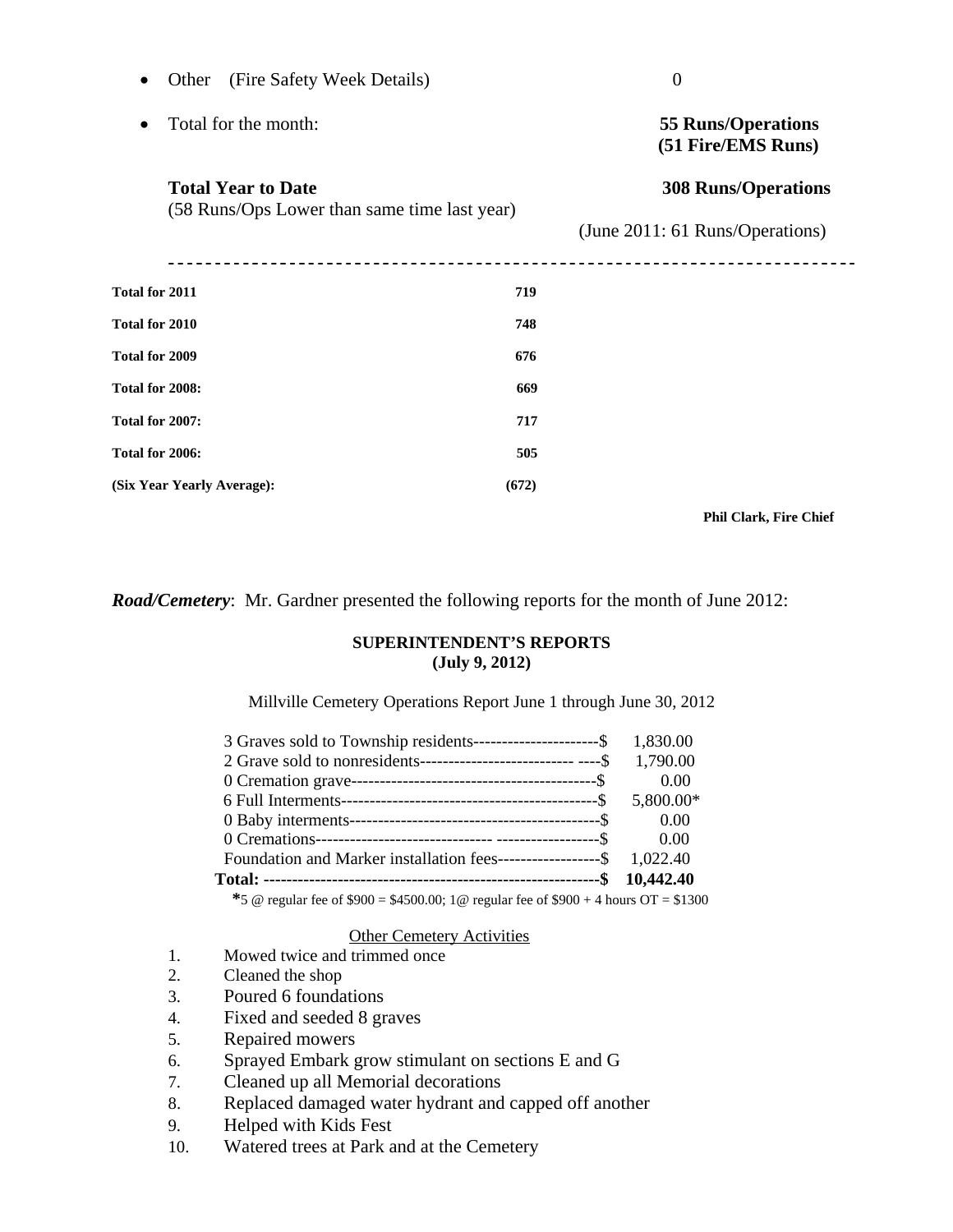#### **Road, Streets and Park (Scot Gardner)**

- 1. Mowed grass on all Township properties three times
- 2. Replaced missing Abilene Court and Salman Road signs.
- 3. Finished second round of roadside mowing.
- 4. Sprayed multiple spots for poison ivy.
- 5. Picked up a mattress, box springs and love seat on Hussey Road.
- 6. Cut down a dead tree and trimmed low hanging limbs on Gene Avenue.
- 7. Repaired the information board at the Park.
- 8. Repaired conduit that pulled apart at the Park.
- 9. Cleaned out two catch basins on Gardner Road hill.
- 10. Sprayed for weeds in the curbs in all subdivisions and side streets.
- 11. Trimmed trees in Laurel Estates.
- 12. Cut down multiple dead trees and trimmed low hanging limbs on Decamp Road.
- 13. Pumped out water, installed a new sump pump, cleaned debris from floor and pressure washed the underground sprinkler system valve room at the Fire House.
- 14. Picked up and returned the hay wagon for Kids Fest.
- 15. Picked up straw for the hay wagon.
- 16. Prepared Park for Kids Fest.
- 17. Installed three brick pavers in the Memorial.
- 18. Repaired end of culvert and fixed sink holes in a yard on Gardner Road.
- 19. Removed downed tree limbs from the Park and performed a road inspection after the June 30 storm.
- 20. Performed monthly park, truck and storm water inspections.

#### *Administrator's Report*

#### **Administrator June 2012 Summary Report (Presented July 2012)**

- **Employee and Citizen Surveys**: Continued work with Miami University on citizen surveys. I have a copy which is lengthy but Miami will present and explain their findings to the Board on August  $15<sup>th</sup>$ . The rest of the employee surveys were forwarded the last week of May and first part of June. They are currently being reviewed. To review and report on all of this information may take until September to complete.
- **Property Complaints**: Numerous property complaints have been worked on or in process in June. Five properties were mowed at the direction of the Township, all of which are in foreclosure or abandoned.
- **Moody's Investor Service Report**: In conjunction with the Fiscal officer, provided documentation and finished state audit to Moody's for our bond rating review.
- **Kids Fest:** held meetings to prepare, followed up on ordering supplies and items to support the event, prepared publicity and worked the event. See report on agenda.
- **Workers Compensation**: Finished all paperwork and discussions with BWC to obtain a ruling from the Ohio Industrial Commission to withdraw all claims through BWC for the January 2012 EMS Run possible meningitis exposure by staff. The Commission ruled in our favor and all claims were withdrawn and dismissed.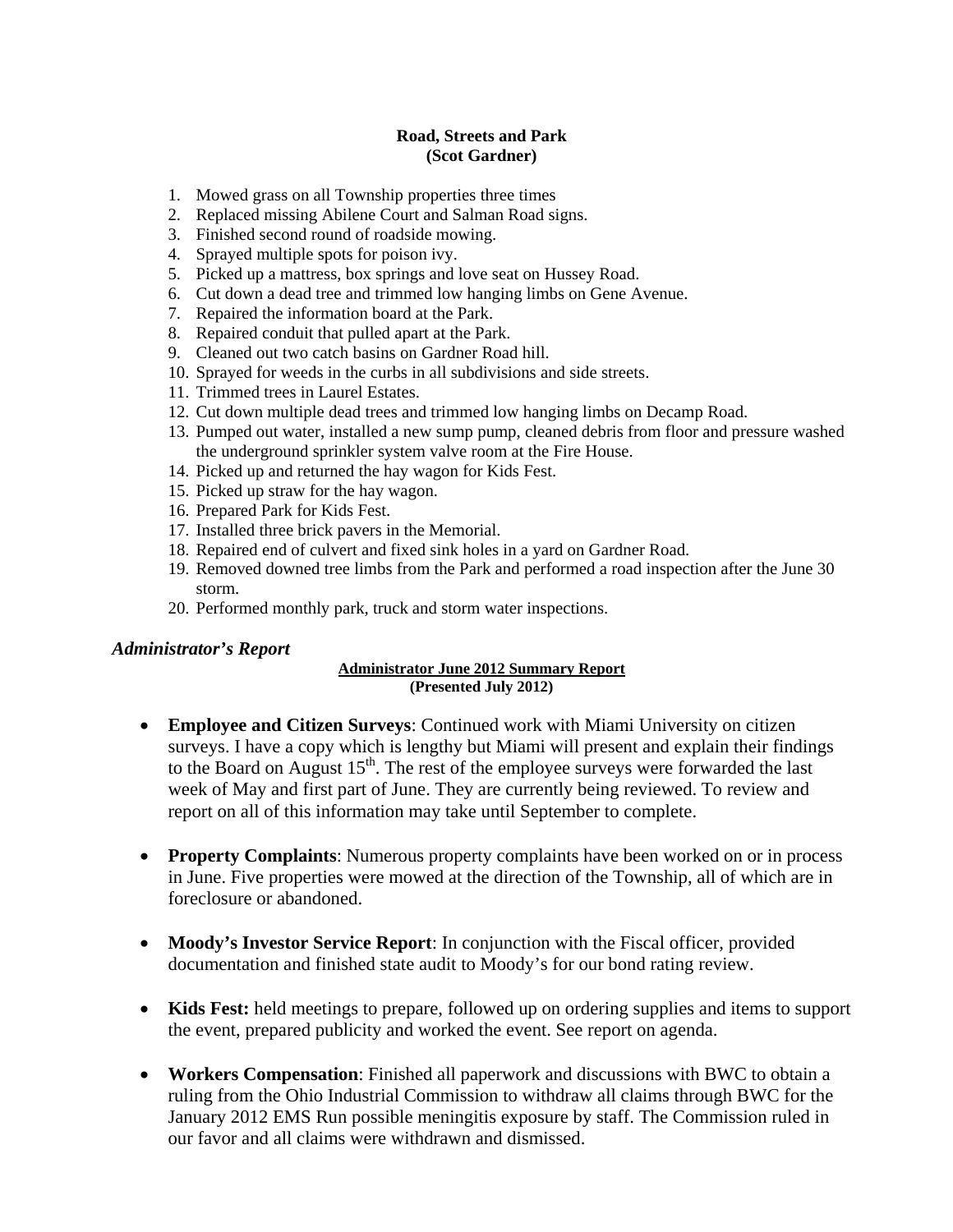- **Safety Council Awards**: The Township received recognition for calendar year 2011 for not having any lost time accidents and improving its safety record by 25% from the preceding year. Mr. Henry attended the annual banquet to receive the award on behalf of the Township.
- **Playground Equipment**: Working on follow up to playground equipment replacement by meeting vendors for best pricing. Waiting on replies for proposed purchases as approved by the Board. Targeting installation in late August or early September..
- **Board meeting**: Prepared agenda items, resolutions, suggested meeting schedule for 2012 and related matters for Board packets to be considered at the May  $9<sup>th</sup>$  meeting.
- **Financial Reports**: Obtained data from the Fiscal Officer and prepared Township funds analysis for the monthly Board meeting.
- **Drainage Issues**: Worked on problems located on Stephenson Road and Amarillo. Asked BCEO for assistance.
- **Committees**: Met with the Park Committee and Land Use Committee. Various projects underway; nothing new to report at this time. Planning underway for the August Car Show.

# **Personnel Actions**:

**Fire Department**- Subject to final approval by the Chief, approve the following for appointment:

- 1. Kevin K. Hawkins 5262 Brown Road Apt. 336 Oxford, Ohio 45056 as a Firefighter/EMT B.
- 2. Tad C. Preston 1732 N. Derexa Drive Hamilton, Ohio 45011 as a Firefighter/EMT B.
- 3. Eric M. Jackson 1955 John Street Hamilton, Ohio 45011 as a Firefighter.

## *All three appointments were recommended by the Chief and fall within the Board approved Classification Plan for the Fire Department.*

## **Other: Road and Cemetery**

- 1. Dalton Beckett resigned effective July  $5<sup>th</sup>$  as a seasonal worker.
- 2. Steve Fritzche resigned effective July  $27<sup>th</sup>$ ; last work day July  $20<sup>th</sup>$ .
- 3. Appoint Shawn Buddo as a seasonal worker at large (Public Works Helper).
- 4. Move Thomas Marinich from permanent PT to Full Time (off the list) Public Works Worker II.

**Vacations FYI**: Bruce E. Henry ½ day July 11 through July 16, 2012. Scot Gardner July  $16^{th}$  through July  $20^{th}$ 

Also included with the Administrator's Report were revenue and expenditure reports. Mr. Henry noted a significant amount of time was spent during the month of June working on Kids Fest, resolving an issue involving a claim incorrectly submitted to BWC which ultimately was withdrawn, meeting with playground equipment vendors for price proposals, and finalizing the Moody's Investor Service Report. Mr. Henry also noted that he continued to work with Miami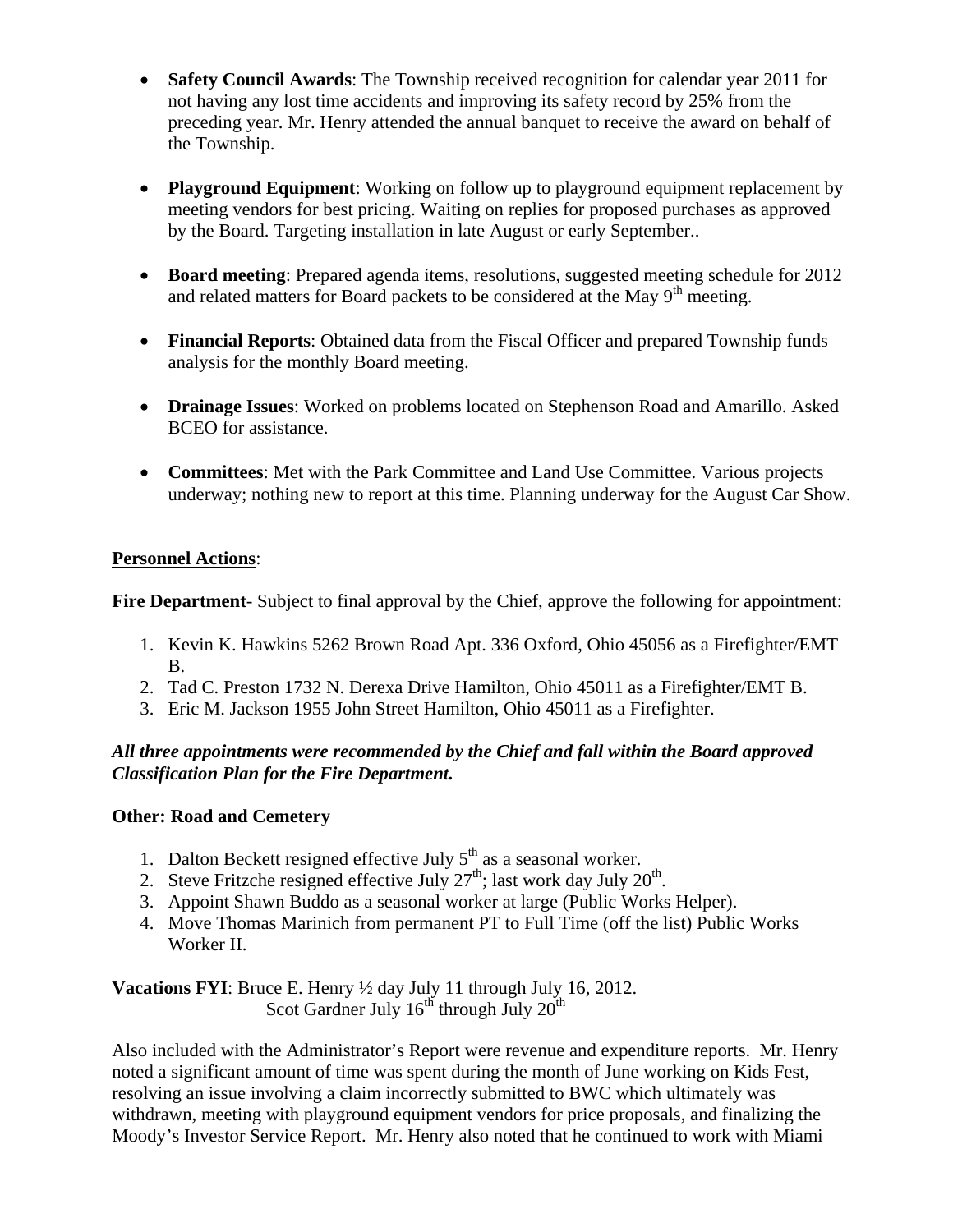University on the citizen survey and reported that a Miami University representative would be at the August Board meeting with a report on survey results.

#### **Old Business**

*Kids Fest:* Mr. Henry presented the following report to the Board:

# **Kids Fest Report July 9, 2012**

The fourth annual Kids Fest event was changed to Saturday June 23, 2012 and was held from 1:00PM to 4:30PM. Approximately 250 kids and their parents 300 participated in the different events throughout the day (this number was down about 50 from 2011). The event was covered by the Hamilton Journal News and photos were posted online although there was limited pre event publicity.

Activities included 19 stations/activities as follows: Hay wagon rides, Fire Safety House operation, inflatable fire truck slide, Metro Parks display and games, 4-H farm animal petting area, sno-cones booth, BCSO K-9, BCSO Cruiser and display table, Reily Township Fire Department remote control animal, Marine Corps League Display, truck displays, Butler County Dog Warden display, air brush tattoos, face painting, clown balloon artist, Treasure Hunt, Pie Eating Contest, Patriotic Bike and costume competitions, Kids Food Booth, and Fitness for Fun Race. Over 100 prizes and candy were given to kids participating.

Cash sponsors/contributors included: Stony Run Enterprises, Reffitt's Garage and Towing, First Millville Baptist Church, Hamilton Skating Rink, Julie Prickett, Scot Gardner, Bruce Henry, and Mike Tilton. In Kind sponsors or contributors to the event's activities included: Hanover Township Fire Department, Ross Township Fire Department, Reily Township Fire Department, Butler County Sheriff's Office, Butler County Metro Parks, Butler County Dog Warden, 4-H Club (Kids and Udder Things), and Pat Miller. Flub's Ice Cream Truck was on site to serve all attendees.

Volunteers from the Park Committee helping included: Bob Krieger, Jeff Buddo, Stephanie Lentz, and Angie Clausen; other volunteers included Arlene Henry, Julie Prickett, Bruce Henry, Phil Clark, and Shawn Buddo. Road and Cemetery employees working included: Scot Gardner, Jon Goldsberry, Steve Fritzche, and Brandon Combs. Special thanks to the Marine Corps League for Participating.

Cash raised and made during the event totaled: \$1,121.50; cash spent totaled: 2093.05; prizes and product left for the Car Show in August: \$150.00. Total costs minus amounts left for the Car Show and cash contributed: Net cost excluding labor estimated at \$821.55 (below the \$1900.00 approved).

*Nuisance Properties -- Update*: Mr. Henry provided the following report on the status of nuisance properties:

# **Complaint Properties Under Review- Report to the Board July 9, 2012**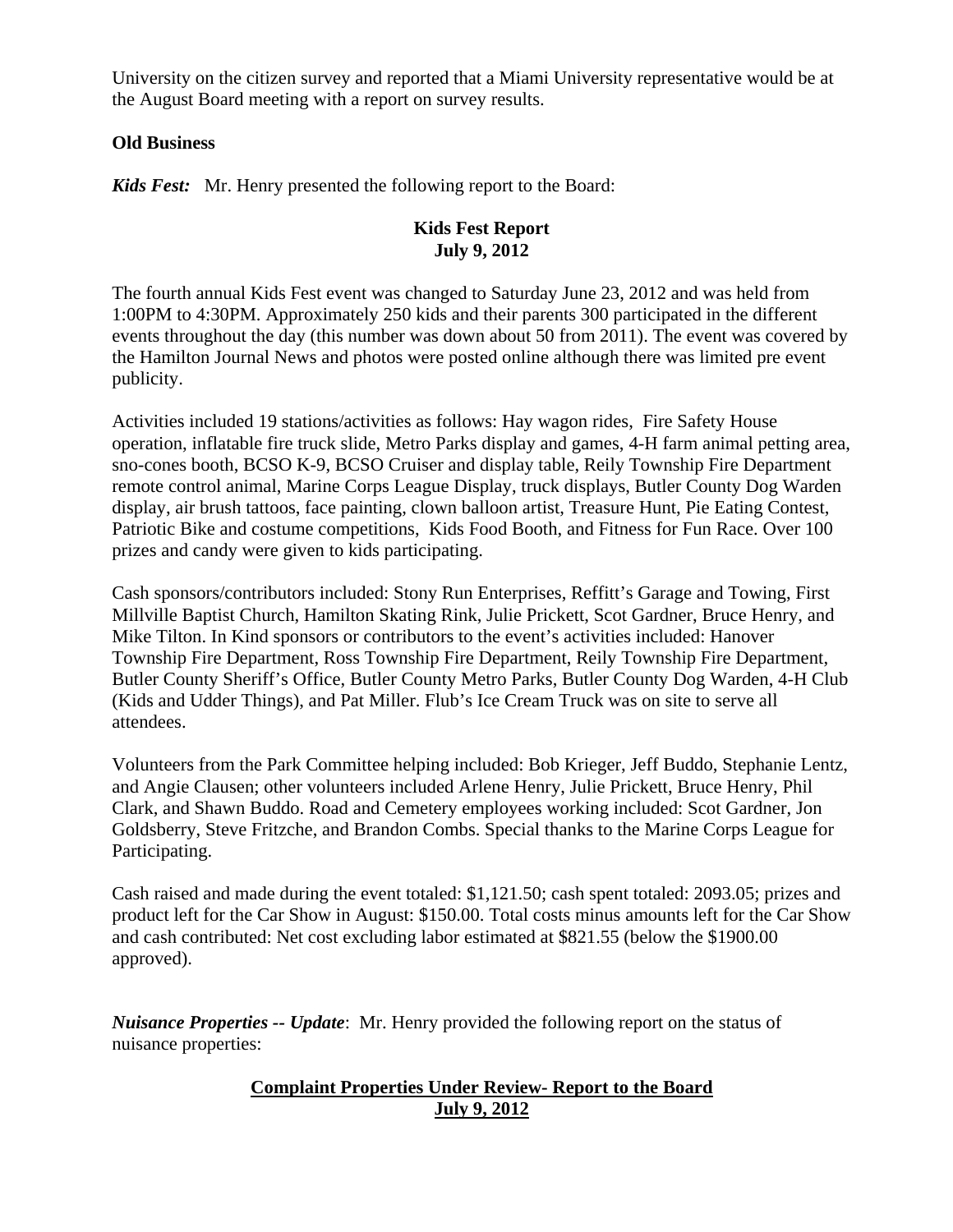- $\geq 2550$  Columbus: Vacant house, received complaints about the pool in rear and property condition. Following up with the County and checking ownership.
- $\geq 1334$  Old Oxford: Same Status-House vacated; High weeds and grass- will refer to a contractor for mowing. Completed as of June 13, 2012- Township authorized. Received title search on June  $12^{th}$ . Will refer for lien.
- $\geq$  2452 Queen Mary: No new complaints; in compliance.
- 2170 Hamilton Richmond: abandoned block structure; no plumbing- Pending- was referred to the County. Title search underway. Still pending.
- Corner of Darrtown and Stillwell Beckett vacant lot: Complaints received about tics, weeds and lack of maintenance. Lot was cut after no response. Lien to be considered.
- 1743 Stahlheber Road: High weeds and grass. Dealing with bank with no progress; directed Road Department to mow front yard area. Update: title work completed for new orders and assessment.
- 1651 Gardner: Vacant House- complaint lodged about rodents and snakes coming from there. Letter sent and returned to us on June  $4<sup>th</sup>$ . Ordered private contractor to cut for the Township. Update- no word, will likely have to cut again.
- $\geq 1580$  Hamilton Richmond Road: High weeds and grass- complaints about rodents and snakes coming from this area. Orders mailed but returned to the Township on June  $5<sup>th</sup>$ . Asked private contractor to cut for the Township. Update: no word yet, will likely have to cut again.
- $\geq$  3295 Stillwell Beckett: Has been vacant for some time; asked County to do something but doesn't fit their criteria. Receiving new complaints about the weeds reference tics. A 20' strip behind and along the residential properties were mowed at the Township's direction.
- $\triangleright$  Vacant properties: The Township is still following up on several properties as complaints come in. It is difficult to keep up with the foreclosures and vacant properties.

## *Moody's Investor Services Bond Rating Documentation:* This item was reviewed under the Administrator's Report.

*Website Hosting/Change Update:* Mr. Henry reported that Miami University would no longer host the Township's website and will end all services related thereto by July  $31<sup>st</sup>$ . Mr. Henry stated he has been looking at alternatives to meet this deadline, keeping in mind to hold costs down. From a recommendation by Madison Township, he has been meeting with Stacey Castle of Stacey Castle Design about the transfer of the Township website, hosting and maintenance of the site, and new design features. Mr. Henry reported the Township will be able to keep the website up and running by the July 31st deadline. Mr. Henry also reported he is looking to make some upgrades and expand email capabilities as well. Initially the cost to work with Ms. Castle would be \$195.00 which includes transfer of files from one host to another, design changes, new email accounts, annual hosting cost, any domain names changes, renewals or updates, and minor monthly updates. Mr. Henry recommended proceeding with this service in order to keep the Township website running after July 31<sup>st</sup>. After some discussion, a **motion** was made by Fred Stitsinger, seconded by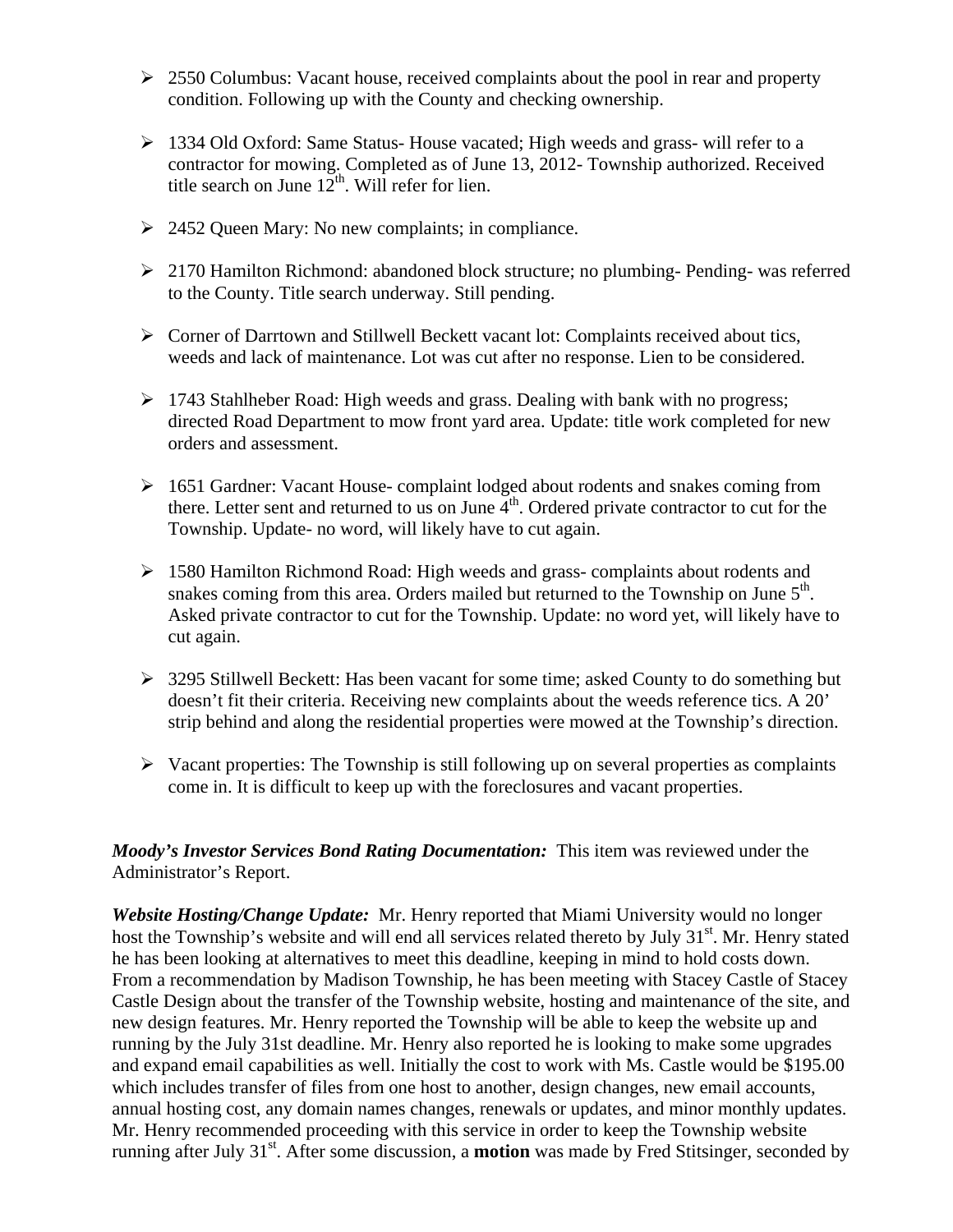Larry Miller, to authorize the Township Administrator to proceed. Upon roll call, all three Trustees voted yes.

*Other Old Business:* Mr. Henry reported the backflow testing and certification to the Board of Health had been completed. Chief Clark reported he planned to get pricing for a new or rebuilt ice machine for the Fire Department.

#### **New Business**

*Resolution No. 34-12 Tax Budget Approval:* The Board adopted this resolution in the Budget Hearing preceding the Board meeting. Attachment for this resolution was prepared by the Fiscal Officer.

*Resolution No. 35-12 Recognition Kids Fest Sponsors/Volunteers:* Mr. Henry reported the purpose of this resolution was to express the Township's appreciation for the sponsors and volunteers who contributed to the success of Kids Fest. After some discussion, Mr. Stitsinger made a **motion** to adopt Resolution No. 35-12, which was seconded by Mr. Johnson. Upon roll call, all three Trustees voted yes.

#### **Resolution No. 35-12**

#### **Expressing Appreciation to the Contributing Sponsors, Organizations, Workers, and Volunteers for Their Support of the 2012 Kids Fest**

*Whereas*, the Hanover Township Park Committee, Volunteers, and Township employees work hard each year to plan, organize and assist with the annual Kids Fest Event; and

*Whereas*, contributing sponsors and volunteers are sought each year to help offset costs by the Township in order to make the event as nice possible for families attending; and

*Whereas*, the fifth annual Kids Fest event was successful with an estimated 225 kids participating and visiting the 19 stations/ activities for children and parents to interact; and

*Whereas*, Hanover Township is fortunate to have many helpful sponsors, volunteers, employees and support organizations to generate a sense of community participation,

#### *Be it resolved by the Board of Trustees of Hanover Township Butler County, Ohio*

**Section I**. That appreciation is hereby expressed to members of the Park Committee and others for their support in planning, organizing and working Kids Fest 2012: Bob Krieger, Jeff Buddo, Shawn Buddo, Julie Prickett, Bruce Henry, Joe Pyfrin, Stephanie Lentz, Mike Tilton, Arlene Henry, Phil Clark, Pat Miller and Angie Clausen.

*Section II*. That appreciation and special community support recognition is given to those organizations and individuals who contributed financially to the event: Stony Run Enterprises, Reffitt's Garage and Towing, First Millville Baptist Church, Hamilton Skating Rink, Scot Gardner, Mike Tilton, Jeff Buddo, Julie Prickett, and Bruce Henry.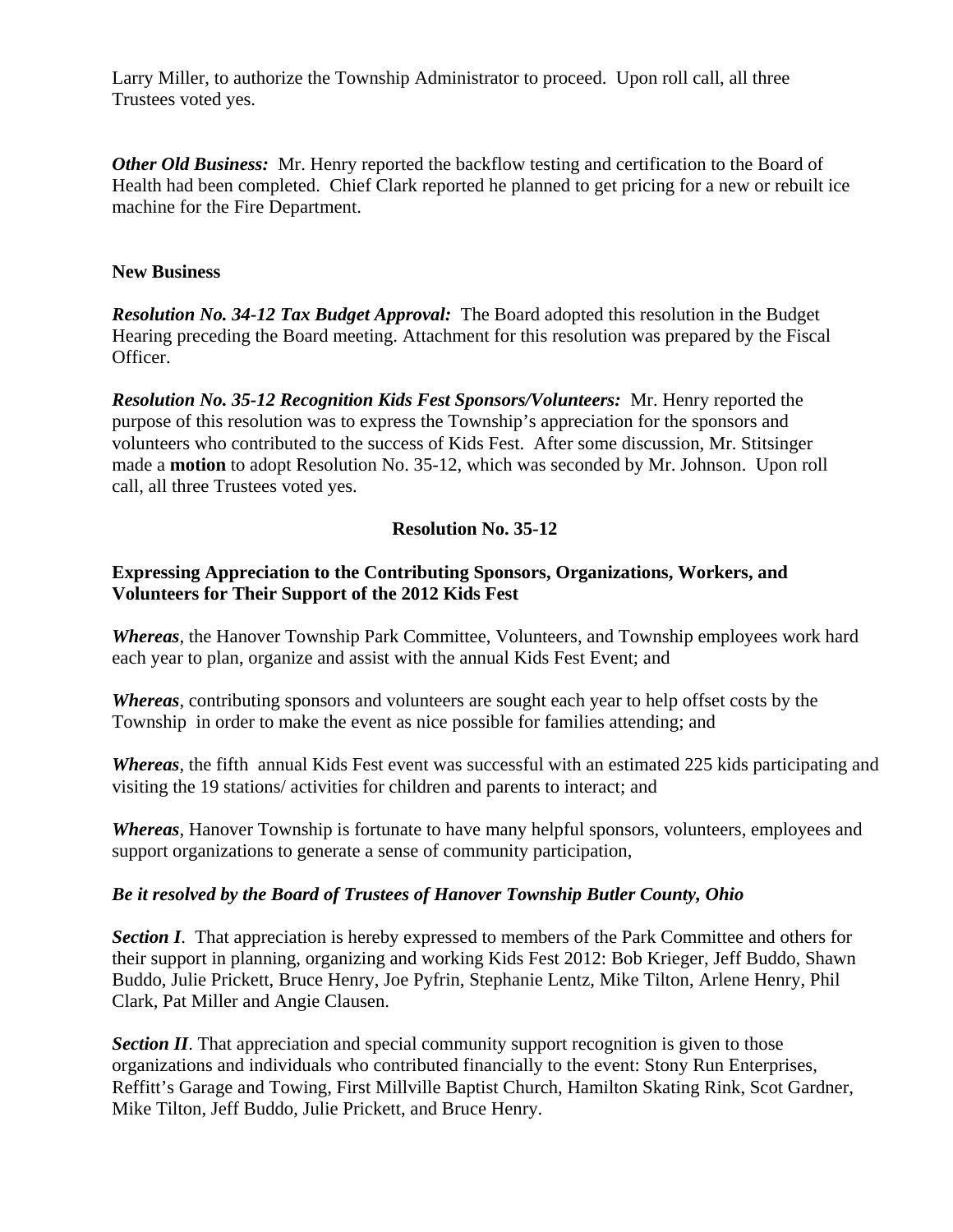*Section III*. That special thanks are hereby given to the Butler County Sheriff's Office, Hanover Township Road and Fire Department members, Butler County Dog Warden, Ross Township Fire Department, Reily Township Fire Department, Kids & Udder Things 4-H Club, Terrance C. Graves Detachment Marine Corps League and Metro Parks of Butler County for their participation and/or support of Kids Fest 2012.

The foregoing resolution was adopted in an open public meeting and is a reflection of the official action taken by the Board of Trustees of Hanover Township Butler County, Ohio on the 9th day of July 2012.

Board of Trustees

|              | Douglas L. Johnson | Fred J. Stitsinger | Larry Miller |
|--------------|--------------------|--------------------|--------------|
| Vote:<br>Yea |                    | Yea                | Yea          |
|              | Attest:            |                    |              |

Elizabeth A. Brosius Fiscal Officer

*Resolution No. 36-12 Health Insurance Renewal:* Mr. Henry submitted the following report and recommendation to the Board:

## **Health and Life Insurance Renewal Package Renewal Resolution No. 36-12**

**Background:** The Township's health contract period runs from August to August each year and does not coincide with the fiscal year. Since the 2007 major changes in the Township's health care plan initiated by the Township, the Township's premiums were reduced resulting in significant savings for 3 of 5 contract years (reduced by 17%). Due to the Patient Protection and Affordable Care Act of 2010, insurance plans across the country have been impacted with some plans increasing as much as 35% for a one year period. The impact of these requirements on our plan equated to an 11.90% increase in premium. There appears to be other changes coming in 2013 and 2014 since the US Supreme Court has upheld the major provisions of the Act. In working with our broker and generally looking at different plans, we have been advised there are no premium increases or adjustments planned for the next contract year for the Township's program. As such our broker has recommended continuation of our agreement. Our broker represents Teachers Protective Mutual, HealthSmart Preferred, Aetna, Anthem, and Medical Mutual of Ohio. In past comparisons with these companies, Teachers Protective Mutual has offered the best rates and quality coverage. There is still a great deal of uncertainty ahead as to the direction of health care and the cost to be absorbed by employers.

We still have the opportunity during the contract year to seek cost cutting options and we are not locked in to every aspect by approving Resolution No. 36-12. In working with our broker we will have an ongoing opportunity to make adjustments if needed. Our health care plan has been an option that has allowed us to help compete with other jurisdictions for personnel since our pay scales are not as high as many nearby governments and private companies nor do we have the budget for career advancement or major promotions in salary.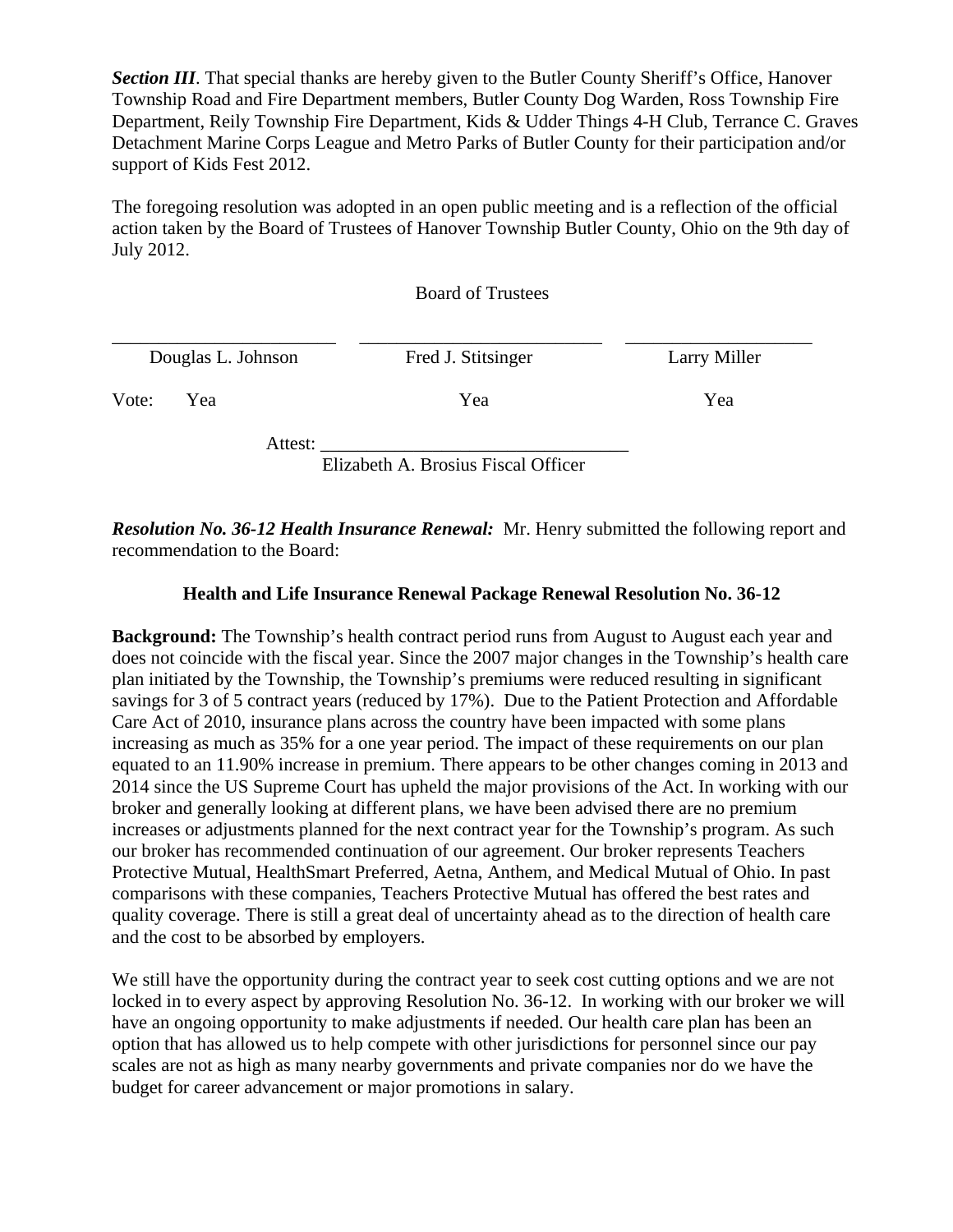**Recommendation**: Therefore, the recommendation is made to renew the current contract at no price increase for program year 2012-2013. We will continue to analyze and try to stay abreast of the changes coming in the 2013-2014 years to keep the Township in the best possible position.

After some discussion, Mr. Stitsinger made a **motion** to adopt Resolution No. 36-12, which was seconded by Mr. Miller. Upon roll call, all three Trustees voted yes.

# **Resolution No. 36-12**

## **Approving Health Insurance Contract Renewal with Teachers Protective Mutual Life Insurance Company**

*Whereas*, it is in the best interest of the Township to provide employee group health insurance that offers satisfactory health care and prescription drug coverage at affordable rates to maintain a competitive work force; and

*Whereas,* the Township's Broker E.D. Stone Insurance Agency and the Township Administrator have reviewed the existing plan and potential other plan alternatives reaching a conclusion that the current plan is cost effective, best serving the needs of the Township for the next year to help maintain a competent workforce and maintain stability in light of health care reforms continuing to unfold as well as economic uncertainty; and

*Whereas*, the history of the Township's most recent contract years have shown since the 2007 contract year through the 2010 contract year premiums through Teachers Protective Mutual (Medical Mutual of Ohio) decreased by 15.99% and a slight 3.10% increase in 2011; and the new rate impacted by the Health Care Reform Act caused a rise of 11% for the period in 2011-2012 still netting a 1.89% decrease over the 2007-2011 contract years; and for 2012-2013 there is no increase as ascertained through the carrier going against the trend as health care costs dramatically increased,

## *Be it resolved by the Board of Township Trustees of Hanover Township Butler County, Ohio*

**Section I**. Resolution No. 36-12 is hereby approved authorizing the renewal of the group health insurance plan with Teachers Protective Mutual Life Insurance Company (Health Smart Preferred: NovaNet Affiliate as Administrator) for the new contract year August 1, 2012 to August 1, 2013 as set forth in the attachment labeled "Health Insurance 2012-2013".

**Section II.** The Township Administrator is hereby authorized to execute contract documents in behalf of the Township and the Fiscal Officer is authorized to make premium payments as part of this contract.

The foregoing resolution was adopted in an open public meeting and is a reflection of the official action taken by the Board of Trustees of Hanover Township Butler County, Ohio on the 9th day of July 2012.

| <b>Board of Trustees</b> | <i>Vote</i> | <b>Attest and Authentication:</b> |
|--------------------------|-------------|-----------------------------------|
| Douglas L. Johnson       |             |                                   |
| Fred J. Stitsinger       |             | Elizabeth A. Brosius              |
| Larry Miller             |             | <b>Fiscal Officer/Clerk</b>       |